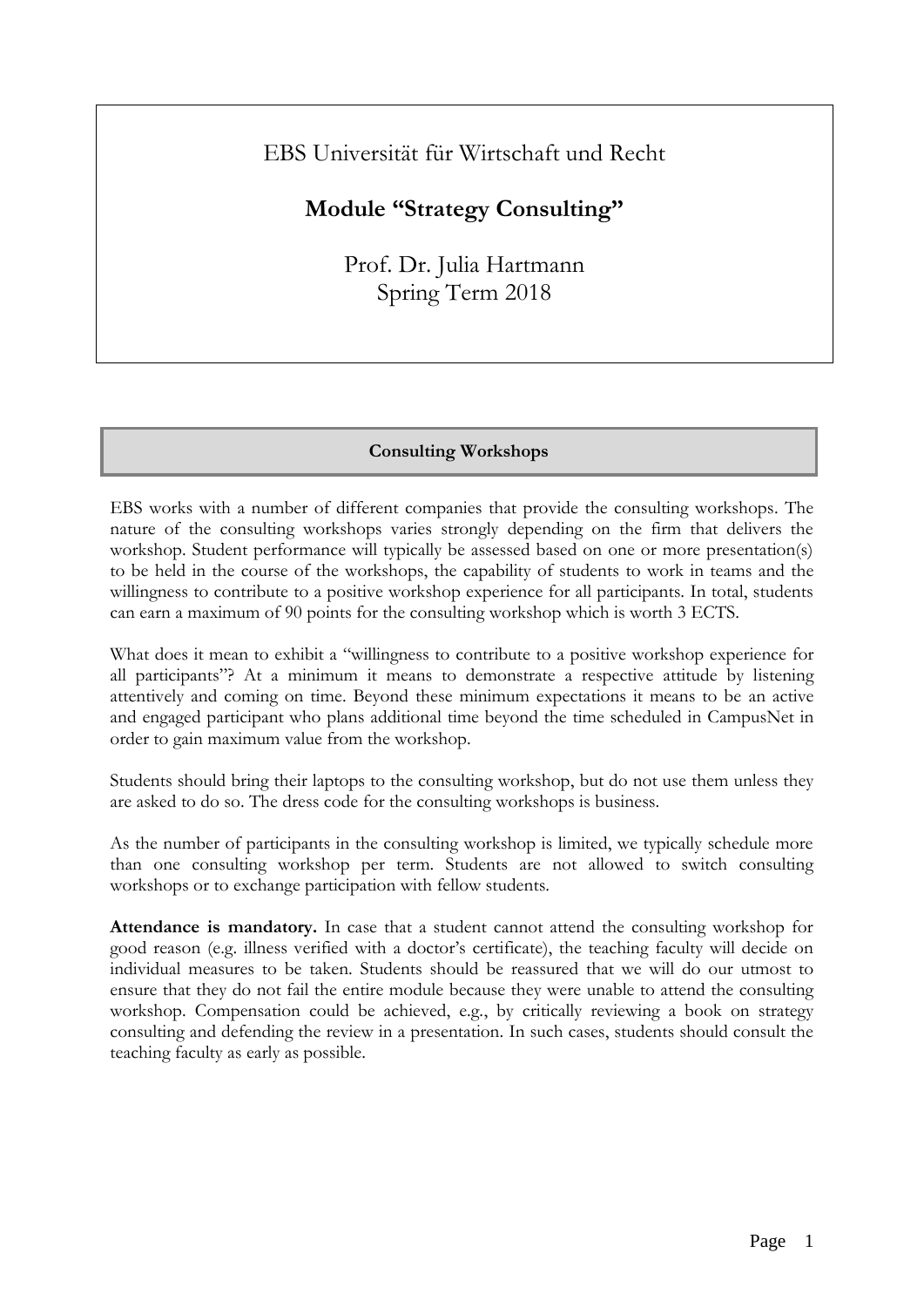## **Course "Advanced Frameworks in Strategy"**

| N <sub>o</sub> | Date     | Topic                                                                                                                                                                                      | <b>Reading &amp; Presentation</b>                                        |
|----------------|----------|--------------------------------------------------------------------------------------------------------------------------------------------------------------------------------------------|--------------------------------------------------------------------------|
| $\mathbf{1}$   | 18. Apr. | <b>History of Strategy</b><br>· Introduction to the course<br>· Trajectory of strategy both within practice<br>and within academia from the first industrial<br>revolution until the 1980s | R1 Rumelt, Schendel &<br>Teece. Fundamental issues in<br>Strategy        |
| $\overline{2}$ | 26. Apr. | <b>Defining Strategy</b><br>· Difference bw. strategy and planning<br>· Static versus process view of strategy                                                                             | R2 Kim & Mauborgne. Blue<br>Ocean Strategy. CMR.                         |
| $\mathfrak{Z}$ | 26. Apr. | Fundamental building block of the firm<br>· Resources and capabilities<br>· Business Model                                                                                                 | R3 Johnson, Christensen &<br>Kagermann. Business Model.<br><b>HBR</b>    |
| $\overline{4}$ | 2. May   | <b>First Mover Advantage</b><br>· Firm innovations<br>· Timing of market entry                                                                                                             | R4 Suarez & Lanzolla. The<br>half-truth of first mover<br>advantage. HBR |
| 5              | 2. May   | <b>Innovation and Industry Change</b><br>· Industry fundamentals<br>· Innovation and impact on industry structures                                                                         | R5 McGahan. How<br>industries change. HBR                                |
| 6              | 4 May    | <b>Corporate Strategy</b><br>· Conceptualizing corporate strategy<br>· Role of HQs in creating value                                                                                       | R6 Freeman & Engel. Start-<br>ups and Mature Corporations<br>CMR.        |
| $\overline{7}$ | 4 May    | <b>Alliances and Acquisitions</b><br>· Alliances and acquisitions<br>tools for<br>as<br>corporate transformation                                                                           | R7 Dyer, Kale, & Singh.<br>When to ally and when to<br>acquire.          |
| $8\,$          | 24 May   | <b>Global Strategy</b><br>· Benefits and challenges of global strategies<br>· Location and firm specific advantages                                                                        | R8 Ghemawat. Managing<br>Differences. HBR                                |
| 9              | 24 May.  | Digitalization<br>$\cdot$ SCP<br>· Management Professions                                                                                                                                  | R9 Porter & Heppelmann.<br><b>SCP. HBR</b>                               |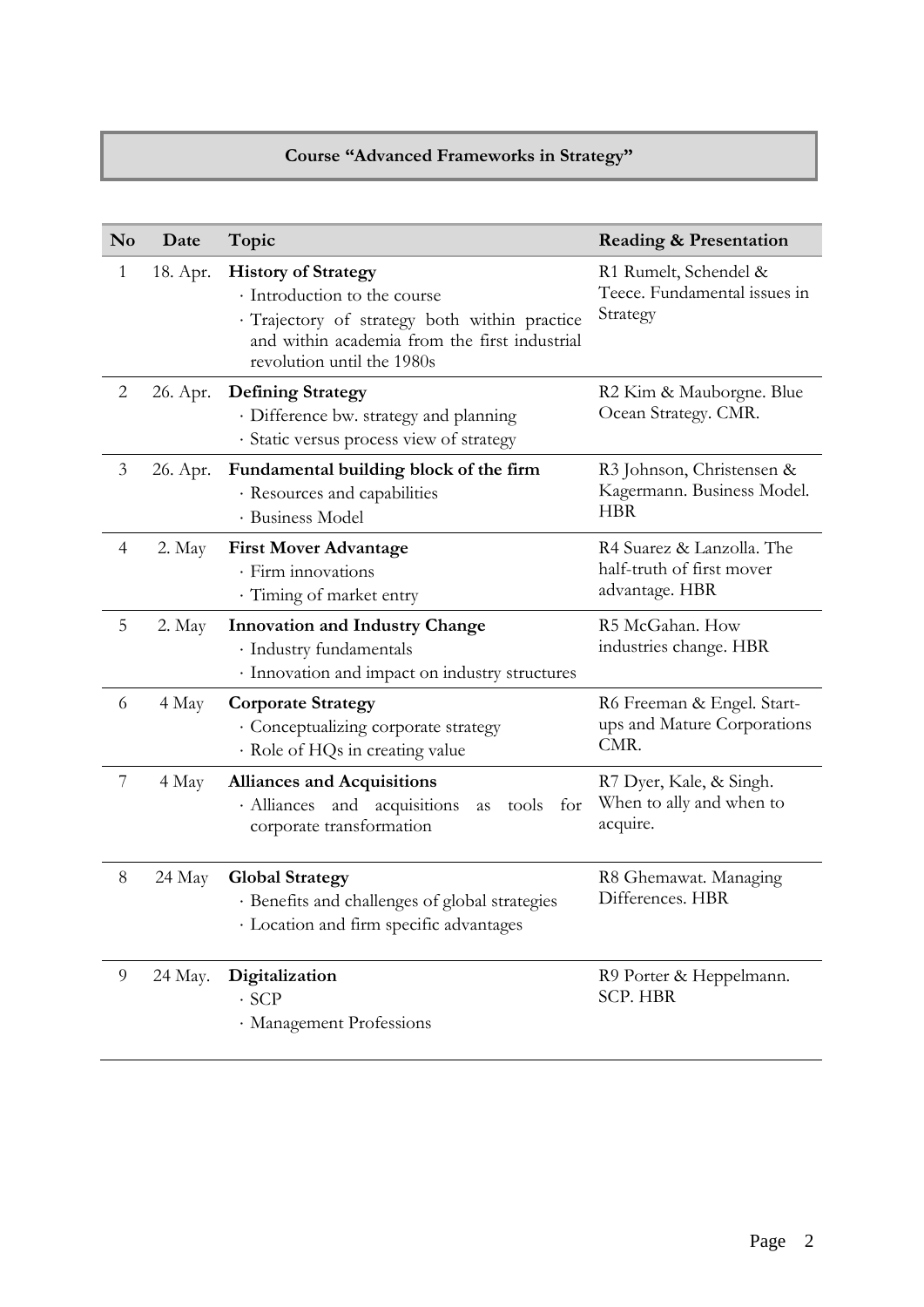#### **READINGS**

All of the required reading materials for the course are available in CampusNet. For your convenience, the required readings are provided in the syllabus. Each week, make sure you read the assigned reading material and focus deeply on the required reading materials. Coming to class unprepared is not an acceptable excuse.

### **GRADING**

There will be no final exam. The final grade will be determined as follows:

| a. Class participation | 30 points |
|------------------------|-----------|
| b. Group presentation  | 20 points |
| c. Group essay         | 40 points |

#### **a. Class Participation**

This course will be quite heavily discussion-based, as this is inevitable given the nature of the topic. As a result, you should be well prepared to participate in these discussions. This implies reading the materials for that session, reflecting about them and being creative and entrepreneurial in finding and digesting other relevant material. The teaching style is interactive and I have a propensity to cold call, but as a rule you should be proactive in participating. Absences will adversely affect your grade regardless of the cause for those absences. Repeated absences will lead to a failing grade.

#### **b. Group presentation**

Each group provides a presentation followed by discussion of **30 minutes** in class. The presentation is supposed to be a summary of the indicated reading. Careful attention should be paid to transfer the contents in an appropriate way to the audience. Wherever possible, provide practical examples. The ways in which you ensure to engage the audience will be a key component of your evaluation.

The grade for the presentation is a group grade. However, it is not expected that every single member of the group speaks in front of class. Teams may decide - depending on the unique skills and competences - that only selected individual(s) hold the presentation, while others rather contribute to slide preparation. However, it is expected that all team members equally contribute to in-class discussion. It is up to the teams to ensure that the workload is distributed fairly and equally.

The presentation pdf is **due the day when the topic is scheduled (please refer to the session plan)**. No allowance will be made for presenting the wrong topic.

Non-presenting teams should prepare a **1-page summary of the key thoughts** in the article and critically assess the usefulness of the paper. Each group therefore will submit two summaries within the same pdf document. The pdf document should contain a front page with the group name (e.g. R2) and the names of all members (not the ids etc.).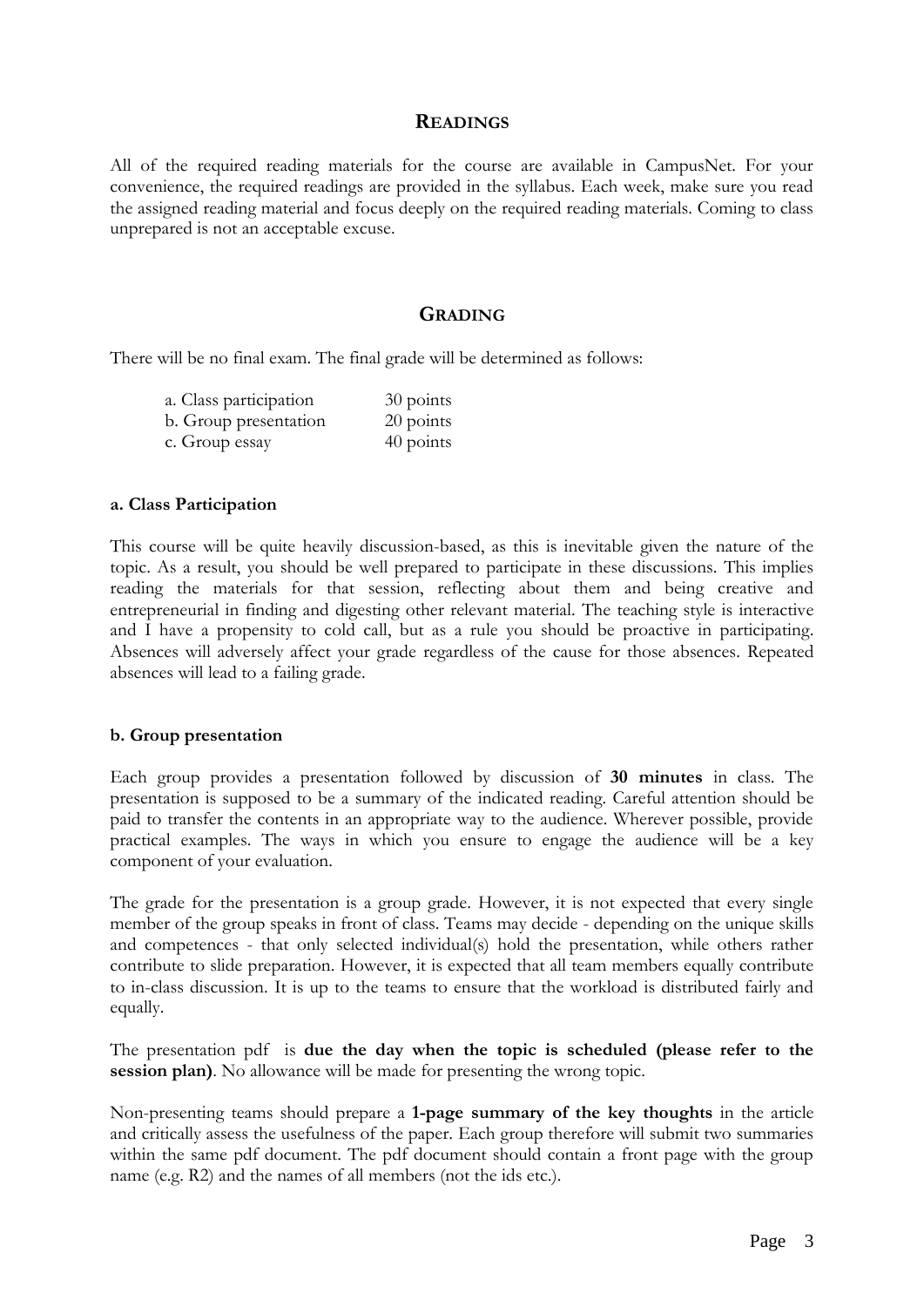#### **c. Group essay**

Each group will produce a final essay. The objective of the essay is to relate theory to practice. There are multiple ways to do this: You may discuss a practical example. You may propose a tool, a technique or a framework that can be used for consulting purposes. You may conduct an interview with a consulting firm on his or her views of the practical applicability of the theory. You may discuss the theory's long-term utility and the current issues or challenges related to its application. You are expected to be creative in soliciting the topic. In addition, it is expected that the essay is complemented with material other than the article presented in class.

The report should follow the EBS and APA style guides that have been communicated to you through EBS student administration and programme management. The main body of text, excluding table of content, references, tables and figures should be **12 pages in length** (+/-10%) in the main body of text, i.e. excluding table of contents and references.

## **SUBMISSION FORMAT AND DEADLINES**

All submissions must be sent electronically to Julia.hartmann@ebs.edu

For all submissions (reading summaries, essay, presentation), please include

- the corresponding group number (e.g. R2 or R8)
- the family names of all team members in alphabetical order
- the topic

Due dates

- reading summaries: 8:00 am the day the topic is scheduled
- presentations: 8:00 am the day the topic is scheduled
- essay: **25 May 2018 before 6:00 pm**
- no late assignments will be accepted.

## **TEAMS AND TOPICS**

Students form teams of 5 members (not less, not more!). Please form these teams individually ideally before the course starts. These teams will work together throughout the course: They will develop one presentation and one essay on a single topic.

Topics for presentation and essay are the same but contents differ (see above). The topics are indicated in the session plan.

#### **The topics for each group will be drawn by chance in the first session.**